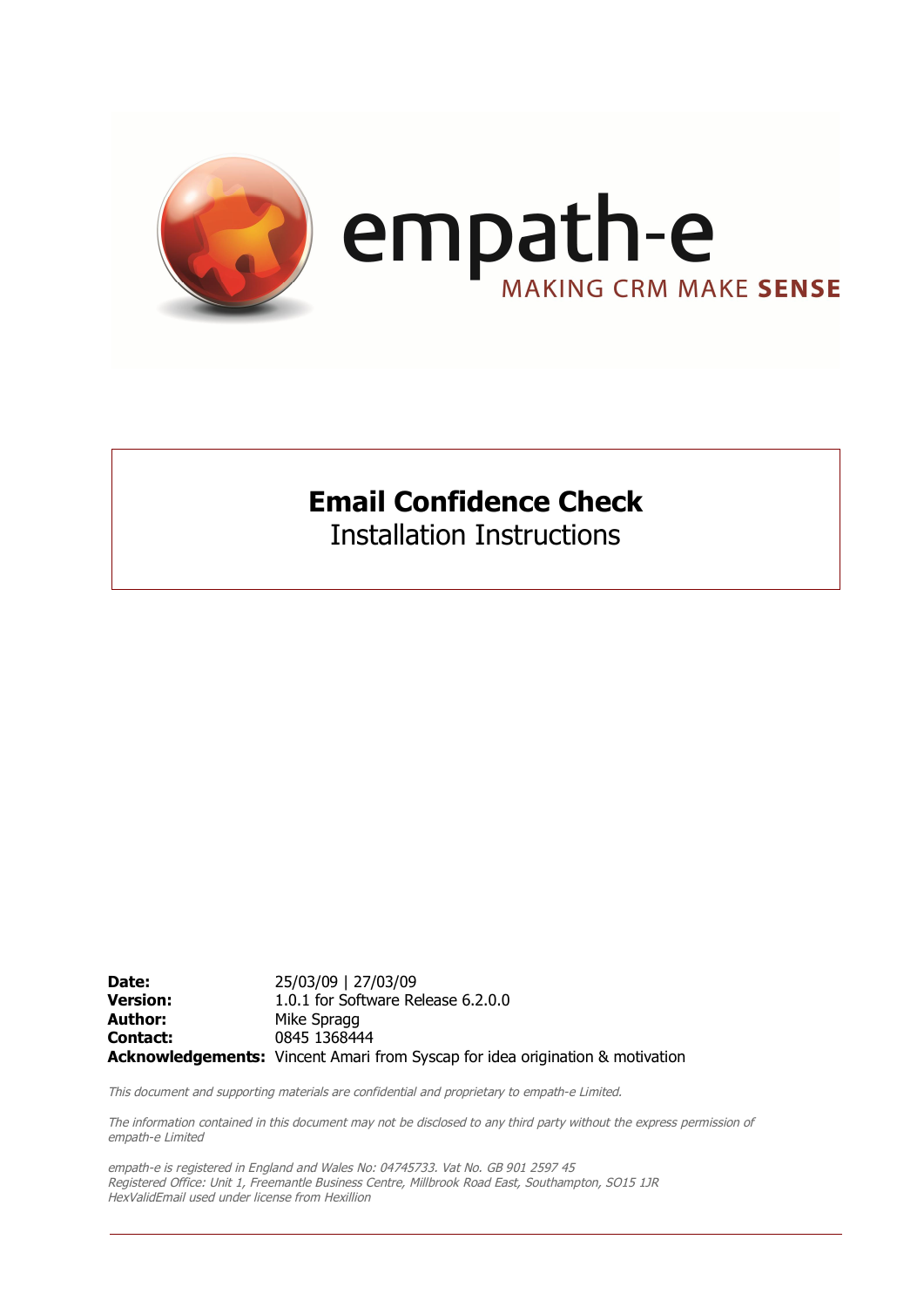# **CONTENTS**

| 1.0 |    |
|-----|----|
|     |    |
|     |    |
|     |    |
|     |    |
|     |    |
| 2.0 |    |
|     |    |
|     |    |
|     |    |
|     |    |
| 3.0 |    |
| 4.0 |    |
|     |    |
|     |    |
|     | 13 |
|     |    |

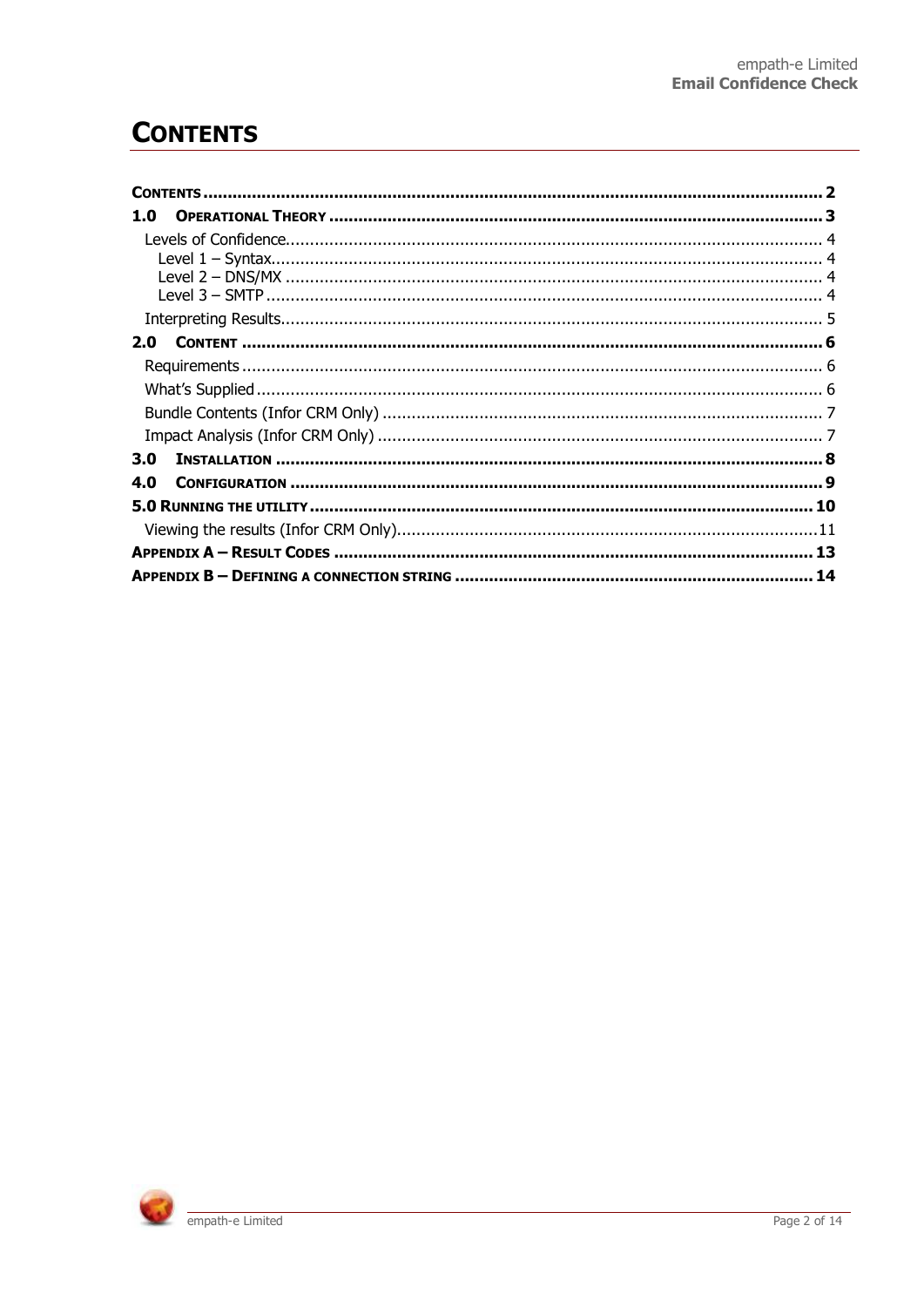# **1.0 OPERATIONAL THEORY**

As described previously, the ability of the utility is to ensure that all emails stored in your database are identified and checked for a "Confidence Level". No matter how thorough we attempt to be, there is no method that is 100% guaranteed to check an existing email for delivery – without actually sending an email and awaiting a response. As you can imagine, to do this would annoy the very people you are trying to check (and market to) – as they would physically receive an email from you.

Some email servers are setup to deliberately hide whom they deliver email to, and others simply accept email and pass it on to other servers for physical delivery. This is why we can only establish a **confidence level** on email addresses that appear to validate OK – but we can definitely identify the positively bad email addresses (badly formed email addresses, text/numbers added wrongly by users, non-compliance with standards etc) which probably form the bulk of your email addresses.

Therefore, given the above, the following shows how we establish and process email addresses:



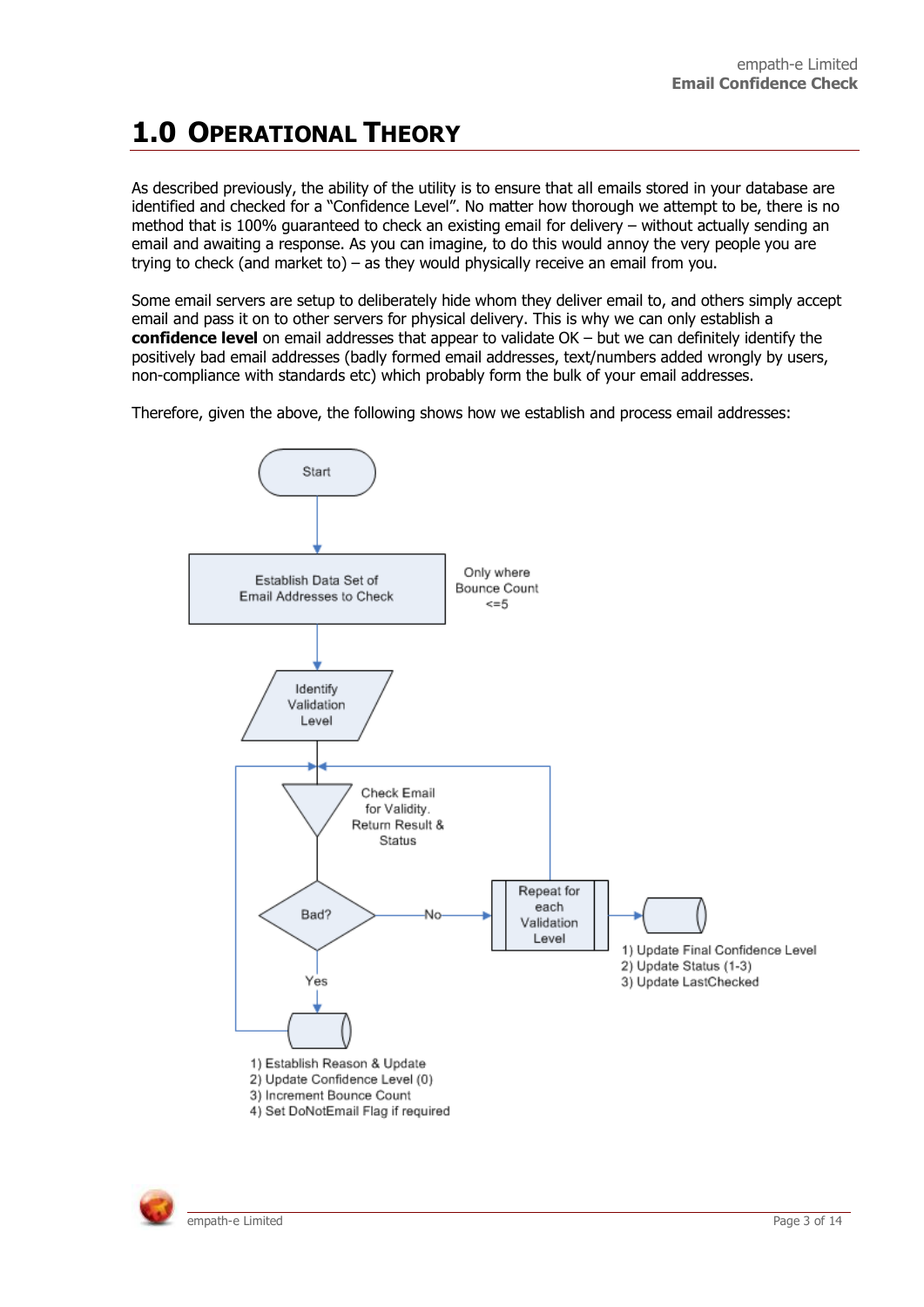By following the process above we can establish the **Confidence Level** – but, as described before, this is only an indication.

### **Levels of Confidence**

The first step of the utility is to establish just how far to check an email address. We have three levels for which to check each email address and each is more intensive that the last. For example, if Level 2 is requested then Level 1 is performed first and **only** if that is successful is Level 2 then performed.

#### **Level 1 – Syntax**

This will only check whether the email is syntactically correct and satisfies RFC 822 compliance. It is very quick to run (it does not need to contact any network servers) and can process around 90,000 emails in roughly 3 minutes.

#### **Level 2 – DNS/MX**

This level will perform a syntax check (level 1) and, only if that succeeds, will it then go on-line to check that a valid email server is known for this domain.

For example: mike.spragg@empath-e.com – this passes the syntax check. A lookup is then performed to establish what mail-server is defined as accepting email for empath-e.com (the domain). If either the DNS or MX lookup fails then the test fails. As it needs to identify the server (but doesn't connect to it) there is an inherent delay with this process. By default, the utility will time-out after 5 seconds.

#### **Level 3 – SMTP**

At this level – Level 1 and 2 are performed prior to this test. Only if that is successful does it proceed to perform a Level 3 test. This test involves physically connecting to the mail server responsible for receiving email for this domain. Commands are then sent to check that the mail server is responding correctly. Additionally, the utility attempts to find out whether the mail-server can receive email on behalf of the actual recipient. A "Success" is recorded should this be the case. Most email servers can respond positively that they can accept email for a particular mailbox – but, unfortunately, others simply respond "blindly". The result is still a "Success". Where a mail-server positively responds that it will not accept email for a recipient (left company, mailbox full etc) then this is recorded.

Due to the nature of this test, and depending on the number of emails to be checked, this is the most intensive test but will also take the longest to perform. You can set the SMTP Timeout to reduce the time taken to perform the test however, do not lower it so far that a slow email server cannot respond in time. This will lead to erroneous results.

It is suggested that you perform this test once and then revert to level 1 or 2 from then onwards (perhaps reverting to a full test every 3 months or so for example).

Bear in mind also that a mail-server can be off-line and mail-boxes do become full – so a positive failure today may not be so in a week's time. For each record checked, a counter is incremented and, when it reaches 5 (or a level you decide) then the email is recorded as permanently bad and removed from subsequent checks. 5 checks is considered an industry standard before assuming an email address is really out of action.

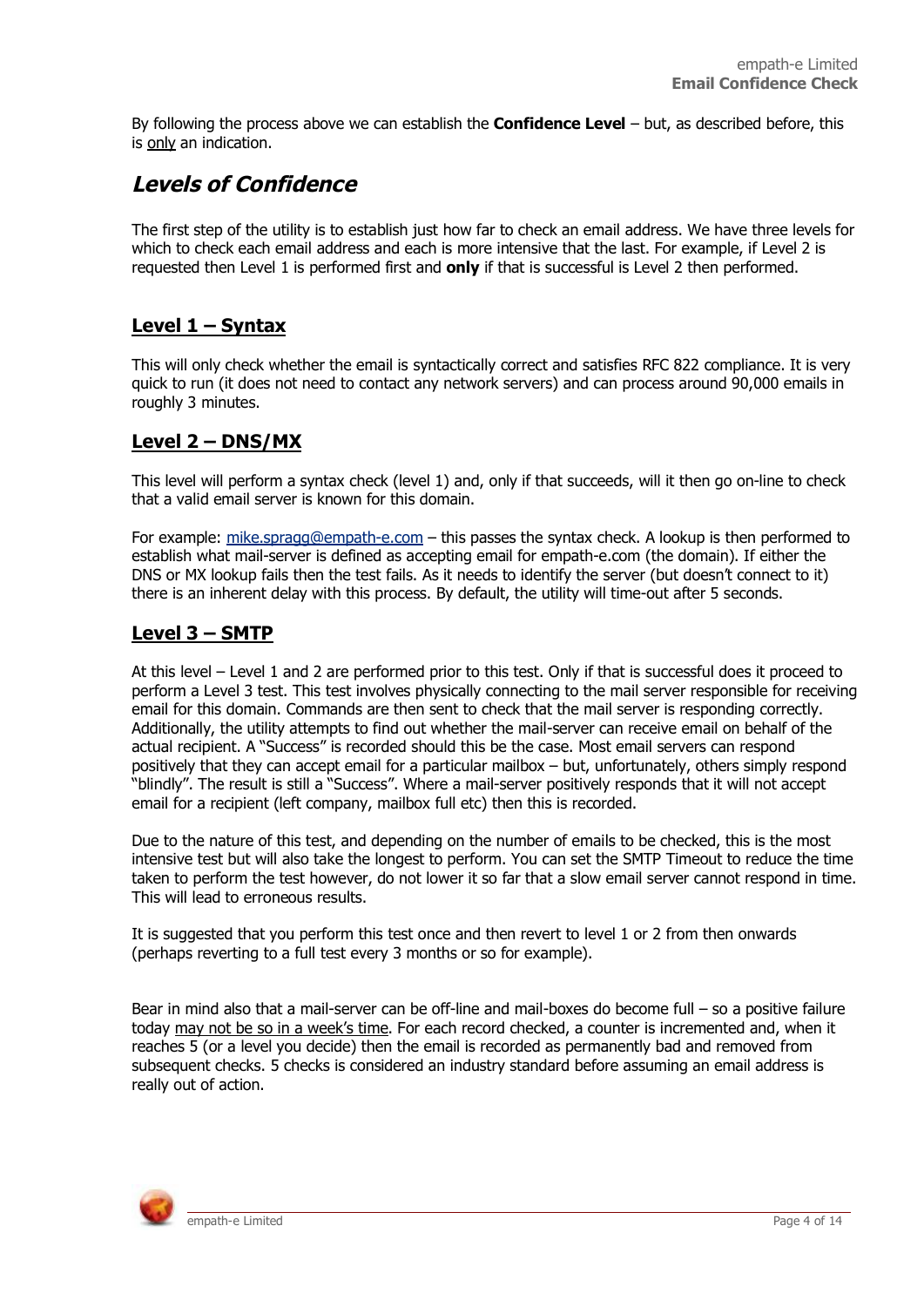### **Interpreting Results**

As we have seen – by setting the level we want to test and recording the results based on the result received we can establish the probability of an accurate email address. This can be summarised as follows:

| Confidence Rating<br>(Highest successful validation level) |                    |                                                     |  |  |
|------------------------------------------------------------|--------------------|-----------------------------------------------------|--|--|
|                                                            | $\mathbf{0}$ – Bad | $\vert$ 1 – Syntax $\vert$ 2 - DNS $\vert$ 3 - SMTP |  |  |
| Address is definitely bad                                  |                    |                                                     |  |  |
| Syntax is OK                                               |                    |                                                     |  |  |
| Domain Exists                                              |                    |                                                     |  |  |
| Domain has a working server                                |                    |                                                     |  |  |
| Mail server did not reject email address                   |                    |                                                     |  |  |

Examples:

Check for Level 1 (Syntax) – the result can either be 0 (Bad) or 1 (Syntax OK) Check for Level 2 (DNS) – the result can be 0 (Bad), 1 (Syntax OK) or 2 (Domain Exists) Check for Level 3 (SMTP) – the result can be 0 (Bad), 1 (Syntax OK), 2 (Domain Exists), 3 (Valid Recipient).

See **Appendix A** for status text you can use to determine groups, queries in your database.

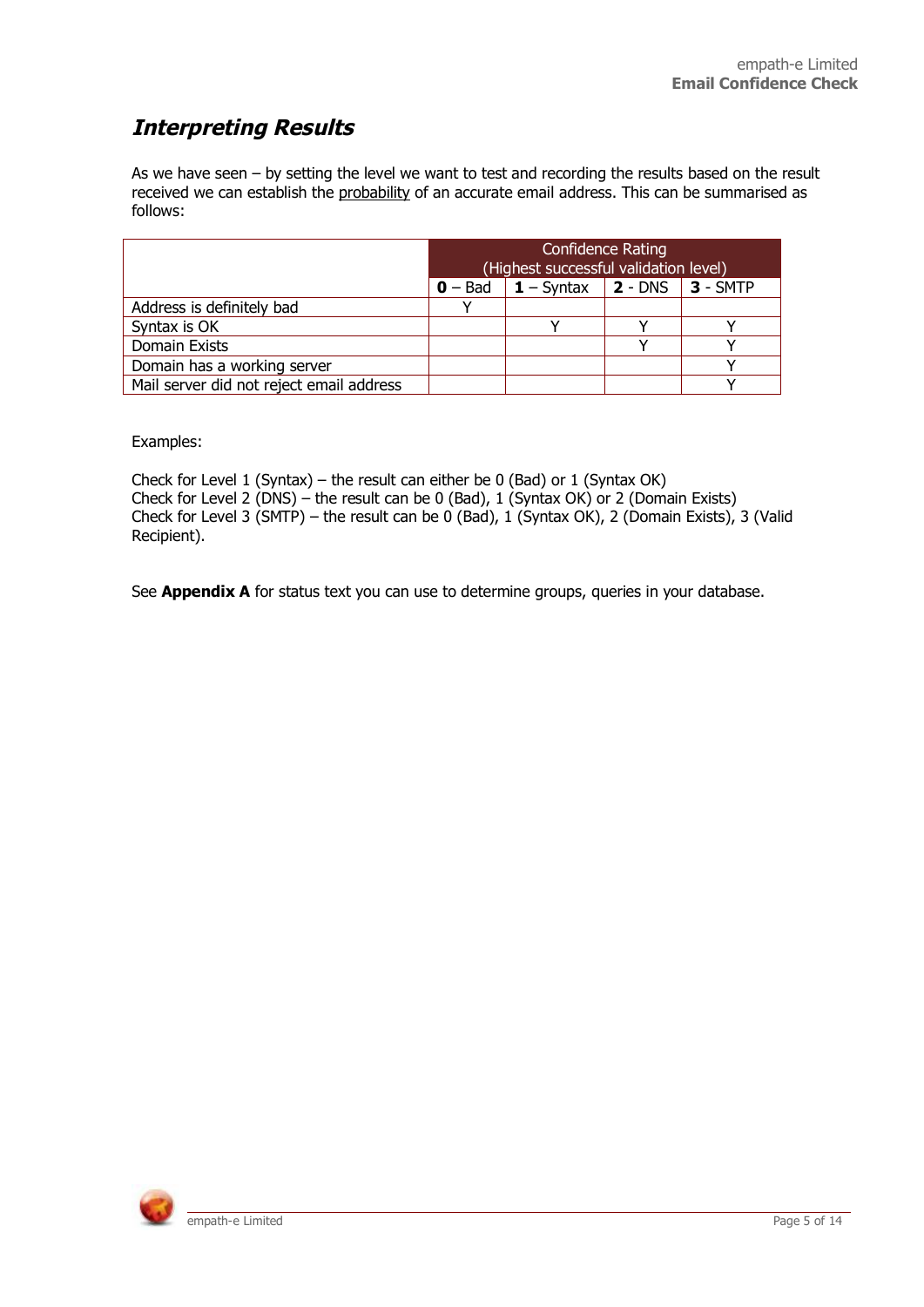# **2.0 CONTENT**

#### **Requirements**

Prior to running the utility ensure you have the following as a minimum:

- $\bullet$  Windows XP, 2000, 2003 or later
- TCP/IP networking installed
- A directly-addressable DNS server (not through a proxy)
- Firewalls will need to allow outgoing traffic to UDP port 53 (for DNS) and TCP port 25 (for SMTP)

We suggest that you read this document entirely prior to configuring your system.

### **What's Supplied**

We supply everything you need to get started. In the software distribution you will find the following:

| em settings email.txt                  | The file required to configure your database connection and parameters                                                                                               |
|----------------------------------------|----------------------------------------------------------------------------------------------------------------------------------------------------------------------|
| empath-e.EmailCheck.exe                | The executable to run - either manually or via Windows Task Scheduler.<br>Ensure you set the working directory to the directory you place the exe<br>in.             |
| empath-e Email Confidence<br>Check.sxb | This is a bundle for Infor CRM $-$ it is not required for other databases. It<br>provides a form and the database schema changes required to operate<br>the utility. |
| RegDLLs.cmd                            | A command file to run to register the relevant DLLs                                                                                                                  |



The Hex files are the components that have been sublicensed from Hexillion. **Note:** You cannot use these for any other applications, as the run-time key is unique to the **empath-e.EmailCheck.exe** program.

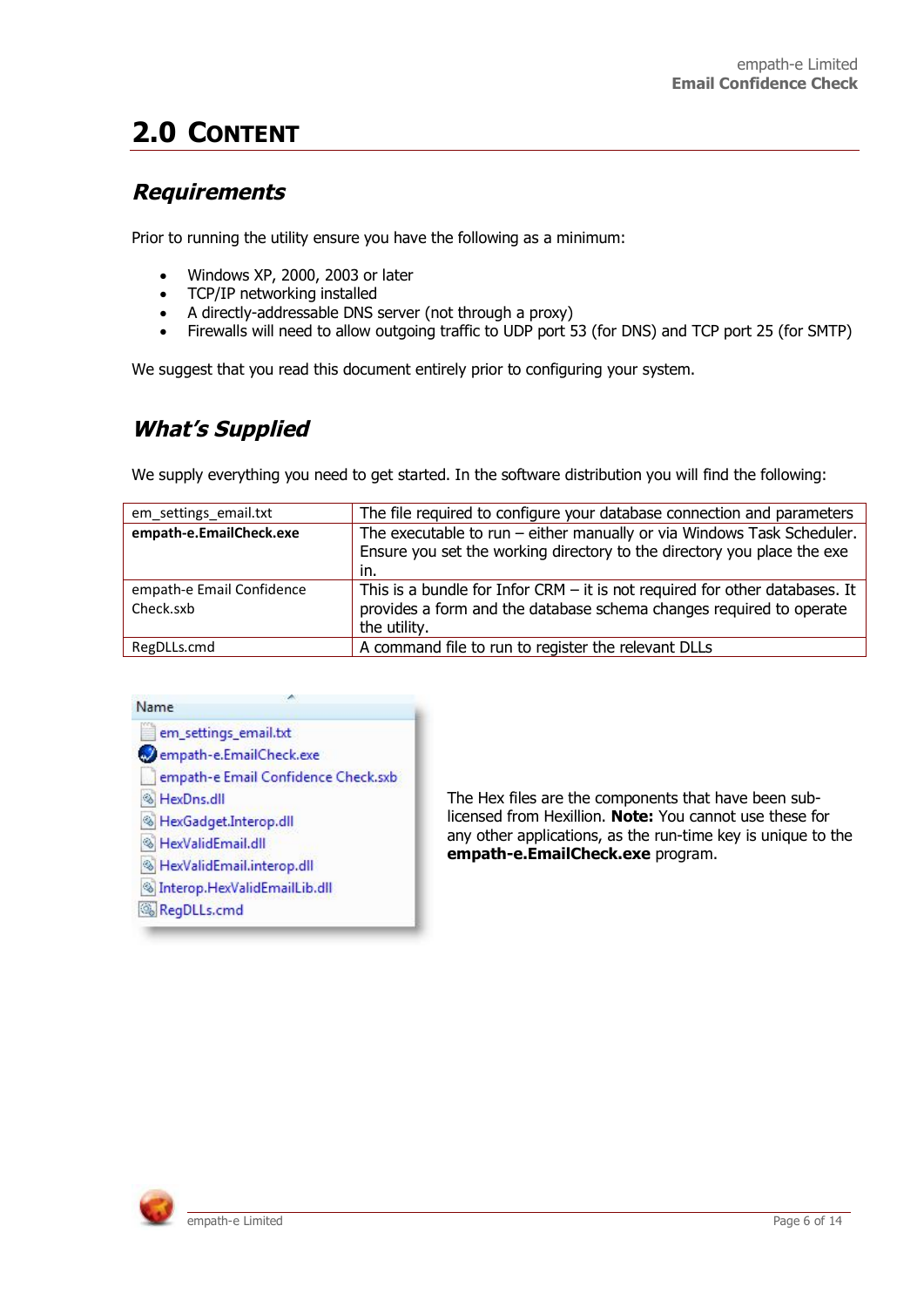### **Bundle Contents (Infor CRM Only)**

The utility is pre-defined for Infor CRM 7.0.x or above. However, due to the generic nature of the utility you could use this for any relational database – it simply needs a valid connection and you have access to the SQL Code used in order to select and update the database.

The following plugins are supplied or updated in this bundle.

| <b>Type</b>   | Item                                       | <b>Description</b>                  |
|---------------|--------------------------------------------|-------------------------------------|
| <b>COLUMN</b> | CONTACT: EM EC SMALLINT                    | Email Confidence Code (0-3)         |
| <b>COLUMN</b> | CONTACT:EM_ESTATUS VARCHAR(64)             | Email Return Status Text            |
| <b>COLUMN</b> | CONTACT:EM ELASTCHECK DATETIME             | Last Checked Date (updated per run) |
| <b>COLUMN</b> | CONTACT:EM ECNT SMALLINT                   | Bad Count (Incremented per run)     |
| <b>INDEX</b>  | CONTACT_EM_ESTATUS on CONTACT (EM_ESTATUS) | An index to assist performance      |
| <b>GROUP</b>  | <b>EM GoodEmails</b>                       | Sample group of current good emails |
| <b>GROUP</b>  | <b>EM BadEmails</b>                        | Sample group of current bad emails  |
| <b>FORM</b>   | Contact: Email Confidence                  | Sample form to display above        |

If you are using a database (such as SageCRM or Microsoft Dynamics) you should create the same columns as indicated above. If you cannot do this – be sure to modify the SQL to cater for the column names you do create (see later in this document).

### **Impact Analysis (Infor CRM Only)**

None of the additions will alter the system significantly in any way and can be easily removed without issue. By installing the bundle provided – all required columns are created for you automatically.

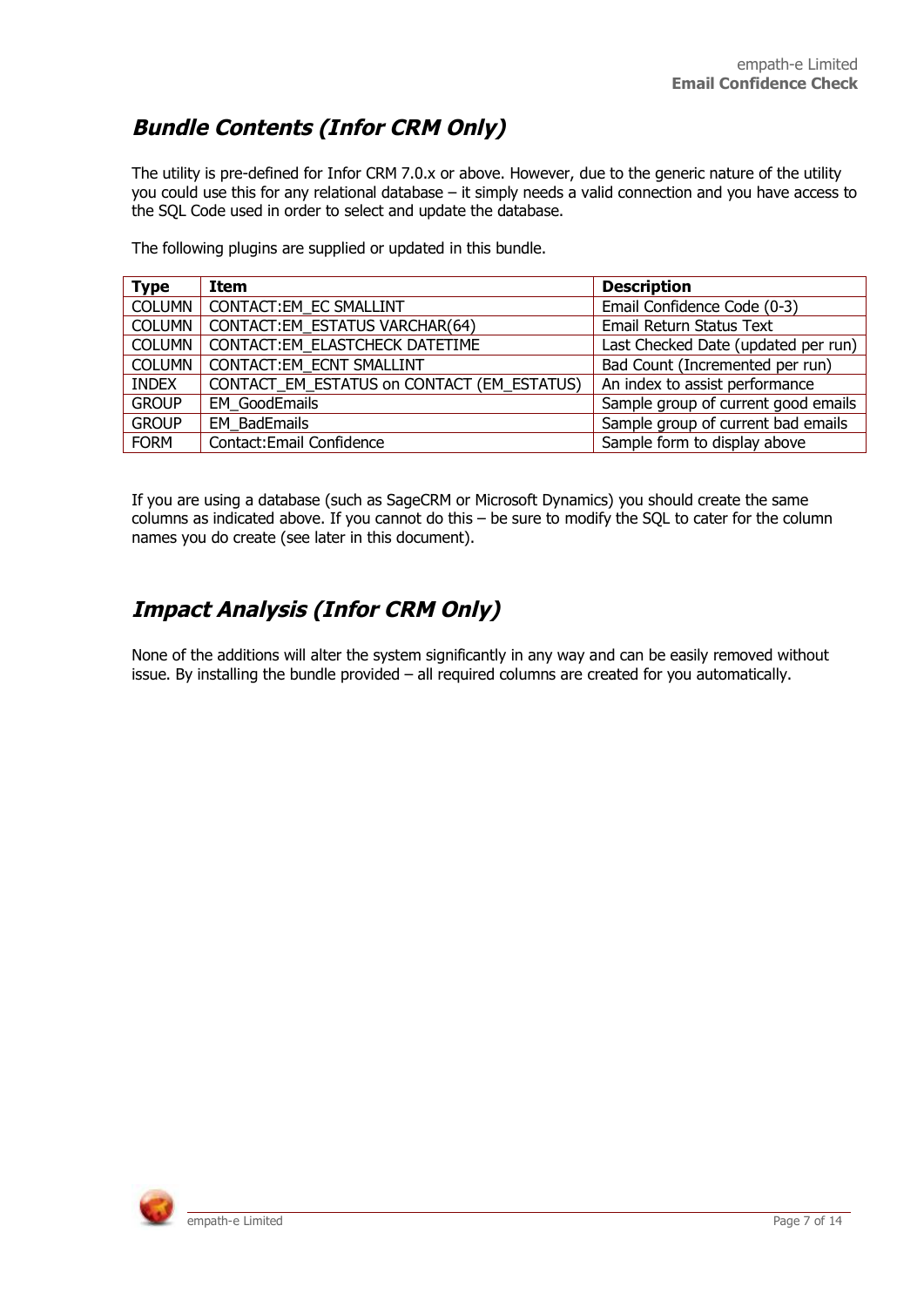## **3.0 INSTALLATION**

In order to start the utility you will need to copy in the files provided **and** modify the settings file. Ensure you do this **prior** to attempting to run the utility.

- 1) Create a new folder on the server/workstation you wish to run the utility on. This server/workstation will need access to the Internet (see requirements)
- 2) Drop the files supplied into this folder and double-click the **REGDLLS.CMD** file to initialise the components. **Note:** It assumes the folder contains the DLL's – you should modify this command file accordingly should you choose to move the files.
- 3) **Infor CRM Only:** Install the bundle **empath-e Email Confidence Check.sxb** via Administrator as indicated:

| <b>Choose Actions to Install</b> |                                                               |  |  |  |
|----------------------------------|---------------------------------------------------------------|--|--|--|
|                                  | Install   Action                                              |  |  |  |
| $\rightarrow$                    | Insert Plugin (Forms Contact:Email Confidence)                |  |  |  |
| $\overline{\mathscr{L}}$         | Create Field [CONTACT:EM_EC SMALLINT NULL]                    |  |  |  |
| $\overline{\mathcal{L}}$         | Create Field [CONTACT:EM_ESTATUS VARCHAR(64) NULL]            |  |  |  |
| $\overline{\phantom{a}}$         | Create Field [CONTACT:EM_ELASTCHECK DATETIME NULL]            |  |  |  |
| $\overline{\mathbf{v}}$          | Create Field [CONTACT:EM_ECNT SMALLINT NULL]                  |  |  |  |
| $\checkmark$                     | Create Index Index CONTACT_EM_ESTATUS on CONTACT (EM_ESTATUS) |  |  |  |
| $\overline{\mathbf{v}}$          | Insert Plugin (Groups, ACO Contact:EM_GoodEmails)             |  |  |  |
| $\checkmark$                     | Insert Plugin (Groups, ACO Contact:EM_BadEmails)              |  |  |  |
|                                  |                                                               |  |  |  |

- 4) **Other Databases:** Be sure to create the relevant columns as indicated earlier/above. These are required in order to be able to update your system with the information coming back from the utility. Either use the same column names, or use your own – but ensure you then modify the SQL statements to match.
- 5) Open the **em settings email.txt** file and modify it according to the parameters described in the next section.
- 6) Once the settings are modified, you can now launch the application.

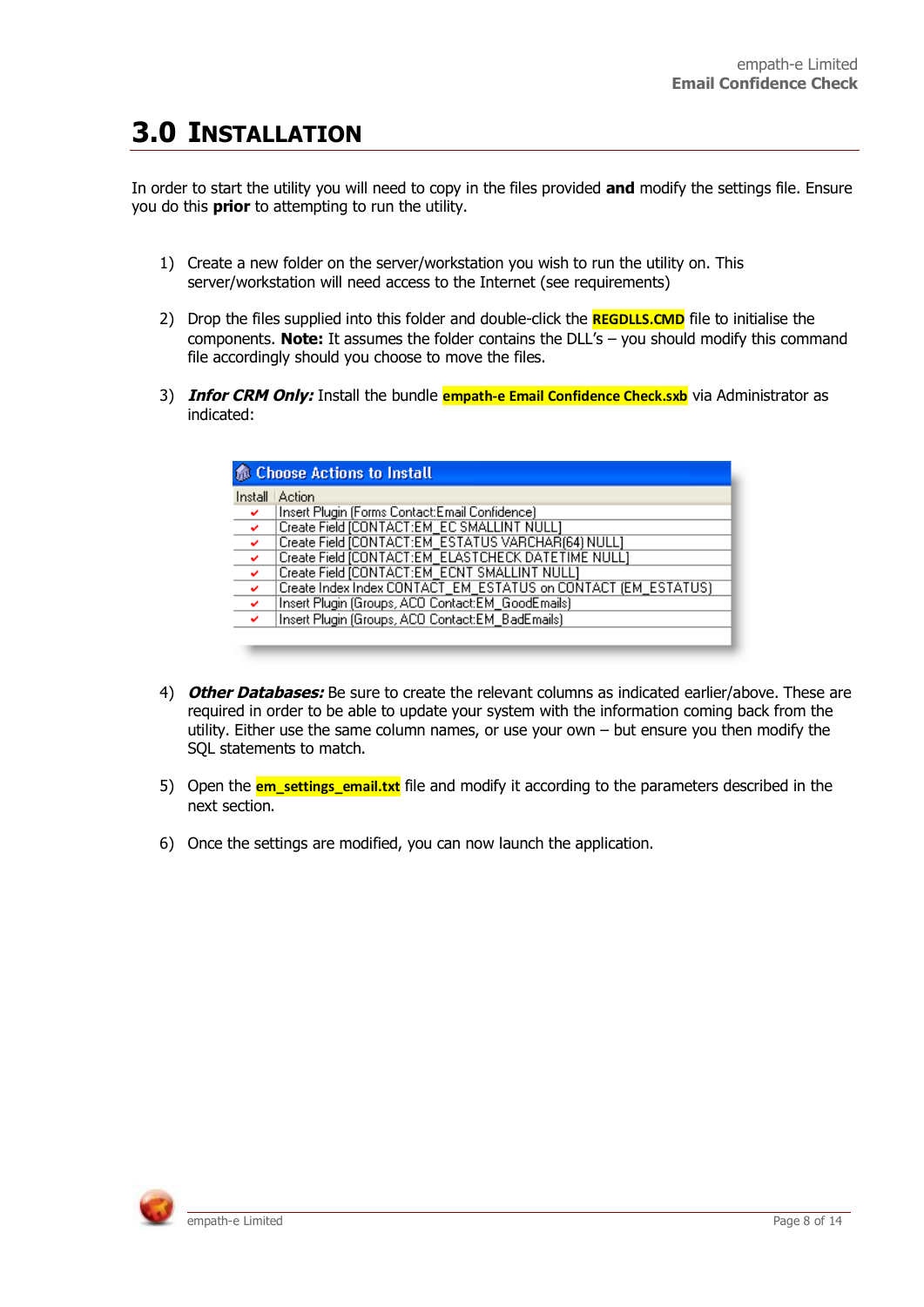# **4.0 CONFIGURATION**

The format of the **em\_settings\_email.txt** file takes the following parameters. Ensure you place the value immediately after the ":"

| <b>Connection</b>  | This is a standard OLEDB/ODBC connection string to your database. Contact<br>support if you need details on what this should be set to. See Appendix B on how<br>to define this string.                                                                                                                                                                                                                                                                                                                                                                                                                                                                                                |
|--------------------|----------------------------------------------------------------------------------------------------------------------------------------------------------------------------------------------------------------------------------------------------------------------------------------------------------------------------------------------------------------------------------------------------------------------------------------------------------------------------------------------------------------------------------------------------------------------------------------------------------------------------------------------------------------------------------------|
| <b>CheckLevel</b>  | 1, 2 or $3$ – this defines the level of check to run. Default = 1.<br>$1$ – Check syntax only<br>2 - Check Syntax then DNS/MX Records exist (slower)<br>3 - Check Syntax, then DNS/MX and then attempt a connection (slowest)                                                                                                                                                                                                                                                                                                                                                                                                                                                          |
| <b>DNSTimeout</b>  | Default = $5000$ ms – can take a number between 0 and 10000. If you lower this<br>figure too much, however, you may receive erroneous results for slow DNS queries.                                                                                                                                                                                                                                                                                                                                                                                                                                                                                                                    |
| <b>SMTPTimeout</b> | Default = $30000$ ms - can take a number between 0 and 60000. The largest<br>number (60 seconds) will extend the time taken to run a complete check. Using<br>these two numbers combined (35 seconds by default) is the maximum each email<br>check could take.                                                                                                                                                                                                                                                                                                                                                                                                                        |
| <b>FromDomain</b>  | You should enter your company domain e.g. empath-e.com as some servers may<br>back-trace you to avoid spam techniques.                                                                                                                                                                                                                                                                                                                                                                                                                                                                                                                                                                 |
| <b>FromEmail</b>   | You should enter your email address (or postmaster@) should any diligent email<br>administrator need to contact you. This will be logged in their system.                                                                                                                                                                                                                                                                                                                                                                                                                                                                                                                              |
| <b>SetDNMail</b>   | Typically, Infor CRM only, this flag (Yes/No) will identify whether to update the<br>standard column DONOTEMAIL to "T" - should an email fail to validate. <b>Note:</b> See<br>UpdateDNEY, UpdateDNEN for examples on how to change this for your system                                                                                                                                                                                                                                                                                                                                                                                                                               |
| <b>SelectStmt</b>  | This SQL statement identifies all the records to check. By default - it will only select<br>those contacts with an email address where the "Bounce Count" is not over 5. As<br>the process runs - the utility will increment this count automatically. Once it gets<br>above 5 (generally considered as beyond soft-bounce) then the utility will never<br>check this record again. You can override the count and behaviour as required.<br><b>Note:</b> only 3 columns are needed – the UniqueID, the Email address and the<br>current count for delivery attempts. You should not modify this statement to have<br>more than three columns defined and the order is fixed as shown. |
| <b>UpdateDNEY</b>  | Depending on the flag SetDNMail (see above) then either this statement is<br>executed, or the one below.                                                                                                                                                                                                                                                                                                                                                                                                                                                                                                                                                                               |
| <b>UpdateDNEN</b>  | By default, only the custom columns added are updated.                                                                                                                                                                                                                                                                                                                                                                                                                                                                                                                                                                                                                                 |

By default, the file is setup for an Infor CRM database, but you can modify it within reason to suit your own requirements.

As you can see – by using the replacement tokens  $\{0\}$ ,  $\{1\}$  etc. you can choose your own statement to select/update your database.

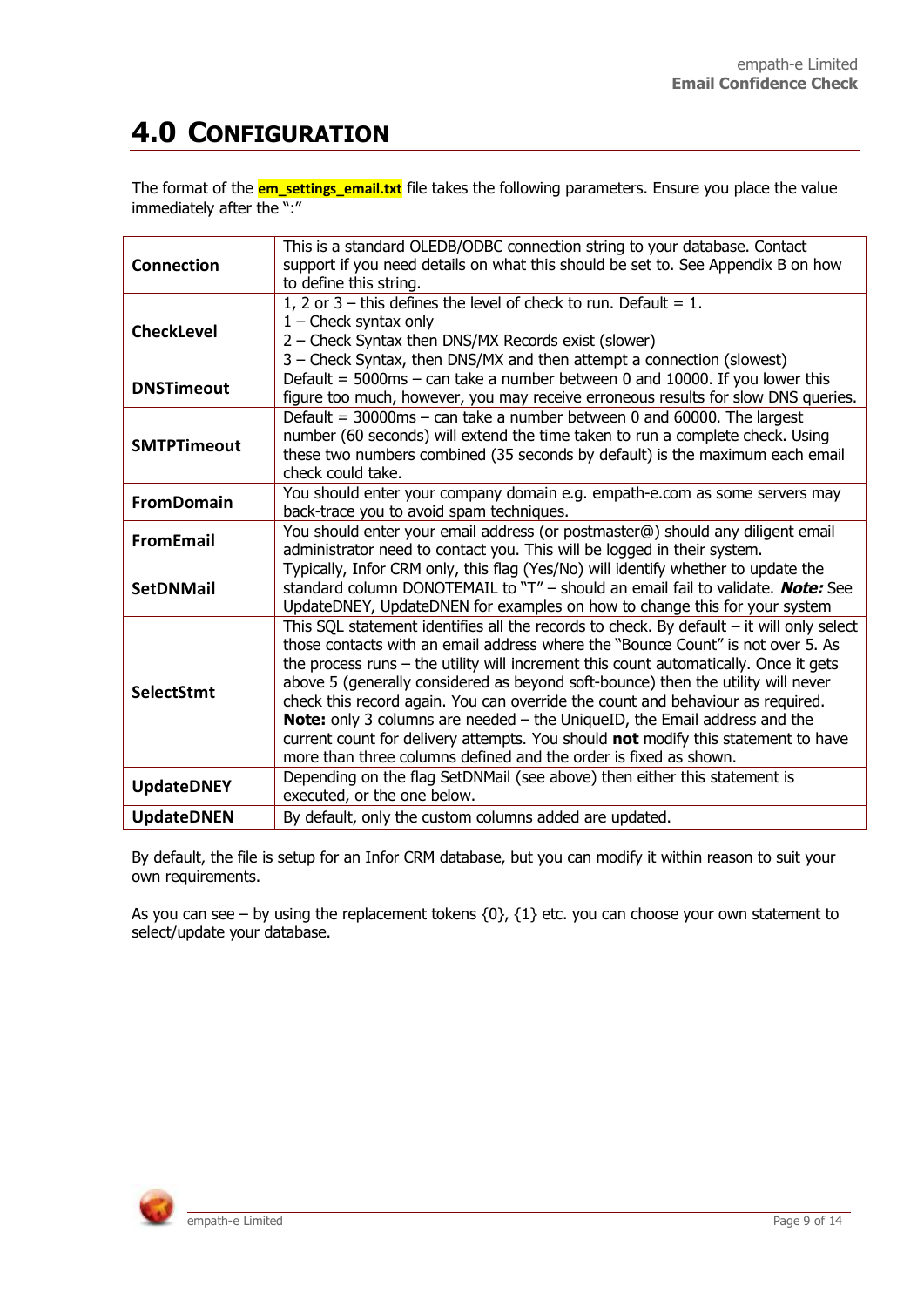# **5.0 RUNNING THE UTILITY**

As the utility is designed to be run on the server, there is little to see. However, a form and progress bar is displayed. Additionally, the display updates with only the email addresses that fail validation (not all emails).

| SalesLogix Email Checker<br>l - III                                                                                                                                                                                                                                                                                                                                                                                                                                                                                                                                                                                                                                                                                                                                                                                                                                                                                                                                                                                                                                                                                                                                                                                                                                                                                                                                                                                                                                                                                                                                                                                                                                                                                                                                                                                                                                                                                                                                                                                                                                                                                                                                                                                                                                                                                                                                                                                                                                                                                                                                                                                                                                                                                                                                                                                                                                                                                                                                                                                                                                |
|--------------------------------------------------------------------------------------------------------------------------------------------------------------------------------------------------------------------------------------------------------------------------------------------------------------------------------------------------------------------------------------------------------------------------------------------------------------------------------------------------------------------------------------------------------------------------------------------------------------------------------------------------------------------------------------------------------------------------------------------------------------------------------------------------------------------------------------------------------------------------------------------------------------------------------------------------------------------------------------------------------------------------------------------------------------------------------------------------------------------------------------------------------------------------------------------------------------------------------------------------------------------------------------------------------------------------------------------------------------------------------------------------------------------------------------------------------------------------------------------------------------------------------------------------------------------------------------------------------------------------------------------------------------------------------------------------------------------------------------------------------------------------------------------------------------------------------------------------------------------------------------------------------------------------------------------------------------------------------------------------------------------------------------------------------------------------------------------------------------------------------------------------------------------------------------------------------------------------------------------------------------------------------------------------------------------------------------------------------------------------------------------------------------------------------------------------------------------------------------------------------------------------------------------------------------------------------------------------------------------------------------------------------------------------------------------------------------------------------------------------------------------------------------------------------------------------------------------------------------------------------------------------------------------------------------------------------------------------------------------------------------------------------------------------------------------|
| 26/03/2009 00:43:16 : Checking Contact: CATZXA005F5S : 0 : 0374 415 637 : Bad address : Extra text is present<br>26/03/2009 00:43:16 : Checking Contact: CATZXA00646M : 0 : www.milltonics.com : Bad address : No domain specified<br>26/03/2009 00:43:16 : Checking Contact: CATZXA006U86 : 0 : No email : Bad address : Extra text is present<br>26/03/2009 00:43:16 : Checking Contact: CATZXA006XV2 : 0 : kirsten.tucker.gis.gov.uk : Bad address : No domain specified<br>26/03/2009 00:43:16 : Checking Contact: CATZXA004I7I : 0 : this is being taken over : Bad address : Extra text is present<br>26/03/2009 00:43:16 : Checking Contact: CATZXA004Y1Z : 0 : 0468 618470 : Bad address : Extra text is present.<br>26/03/2009 00:43:16 : Checking Contact: CATZXA0051AA : 0 : 1812893626 : Bad address : No domain specified<br>26/03/2009 00:43:16 : Checking Contact: CAOES0102383 : 0 : Reminder to Jayne Morris : Bad address : Extra text is present<br>26/03/2009 00:43:16 : Checking Contact: CATZXA0070DB : 0 : mike.strong.capita.co.uk : Bad address : No domain specified<br>26/03/2009 00:43:16 : Checking Contact: CATZXA005KWL : 0 : 0386 378211 : Bad address : Extra text is present<br>26/03/2009 00:43:16 : Checking Contact: CATZXA005G52 : 0 : peter.maye@uk.origin.itcom : Bad address : Invalid domain<br>26/03/2009 00:43:16 : Checking Contact: CEOES0102582 : 0 : None : Bad address : No domain specified<br>26/03/2009 00:43:16 : Checking Contact: CATZXA006SWC : 0 : kerry_mcclean'bristol-city.gov.uk : Bad address : No domain specified<br>26/03/2009 00:43:16 : Checking Contact: CAOES0102741 : 0 : Reminder to Glen Knight : Bad address : Extra text is present<br>26/03/2009 00:43:16 : Checking Contact: CAOES0102747 : 0 : Reminder to Shirley Gamble : Bad address : Extra text is present<br>26/03/2009 00:43:16 : Checking Contact: CATZXA006MIN : 0 : vicky_mcliesh@bat.com<br>vicky mcliesh@bat.com : Bad address : Extra text is present<br>26/03/2009 00:43:16 : Checking Contact: CATZXA0070U0 : 0 : part Mcmorton@iceland.co.uk : Bad address : Extra text is present<br>26/03/2009 00:43:17 : Checking Contact: CATZXA006QB3 : 0 : ann.mcguillan@capgemini.co.uk; : Bad address : Illegal character<br>26/03/2009 00:43:17 : Checking Contact: CATZXA005ALR : 0 : davidmcroy.@lineone.net : Bad address : Illegal character<br>26/03/2009 00:43:17 : Checking Contact: CAOES0102428 : 0 : Reminder to Shirley Gamble : Bad address : Extra text is present<br>26/03/2009 00:43:17 : Checking Contact: CAOES0102433 : 0 : Reminder to Shirley Gamble : Bad address : Extra text is present<br>26/03/2009 00:43:17 : Checking Contact: CATZX400721A : 0 : sean.meredith@telford.gov.ukm Bsean.meredith@telford.gov.uk : Bad address : Extra text is present<br>26/03/2009 00:43:17 : Checking Contact: CAOES0102791 : 0 : Reminder to Jean Trinder : Bad address : Extra text is present<br>26/03/2009 00:43:17 : Checking Contact: CATZXA006SKD : 0 : karen.michael@ideas.com<br>karen michael@ideas.com |
| karen.michael@ideas.com<br>karen.michael@idas.com : Bad address : Extra text is present                                                                                                                                                                                                                                                                                                                                                                                                                                                                                                                                                                                                                                                                                                                                                                                                                                                                                                                                                                                                                                                                                                                                                                                                                                                                                                                                                                                                                                                                                                                                                                                                                                                                                                                                                                                                                                                                                                                                                                                                                                                                                                                                                                                                                                                                                                                                                                                                                                                                                                                                                                                                                                                                                                                                                                                                                                                                                                                                                                            |
| 26/03/2009 00:43:18 : Checking Contact: CATZXA005EYA : 0 : electron building : Bad address : Extra text is present-                                                                                                                                                                                                                                                                                                                                                                                                                                                                                                                                                                                                                                                                                                                                                                                                                                                                                                                                                                                                                                                                                                                                                                                                                                                                                                                                                                                                                                                                                                                                                                                                                                                                                                                                                                                                                                                                                                                                                                                                                                                                                                                                                                                                                                                                                                                                                                                                                                                                                                                                                                                                                                                                                                                                                                                                                                                                                                                                                |
|                                                                                                                                                                                                                                                                                                                                                                                                                                                                                                                                                                                                                                                                                                                                                                                                                                                                                                                                                                                                                                                                                                                                                                                                                                                                                                                                                                                                                                                                                                                                                                                                                                                                                                                                                                                                                                                                                                                                                                                                                                                                                                                                                                                                                                                                                                                                                                                                                                                                                                                                                                                                                                                                                                                                                                                                                                                                                                                                                                                                                                                                    |

In the working directory a file called **em\_EmailStatus\_Lvl\_X.txt** is also created with the output. X relates to the level of check being performed. You can check this for errors etc. once the utility has run. If you plan to run the EXE via Task Manager – be sure to set the Working Directory to the same folder as the utility and configuration file.

| <b>Dem_EmailStatus.txt - Notepad</b>                                                                                                                                                                                     |
|--------------------------------------------------------------------------------------------------------------------------------------------------------------------------------------------------------------------------|
| File Edit Format View Help                                                                                                                                                                                               |
| 26/03/2009 00:43:06 : Starting<br>26/03/2009 00:43:06 :                                                                                                                                                                  |
| 26/03/2009 00:43:06 : Connection : Provider=SQLNCLI.1; Password=masterkey; Persist Security Info=True; User I<br>26/03/2009 00:43:06 :                                                                                   |
| 26/03/2009 00:43:06 : Validate : 1                                                                                                                                                                                       |
| 26/03/2009 00:43:06 : DNS : 5000<br>26/03/2009 00:43:06 : SMTP : 30000                                                                                                                                                   |
| 26/03/2009 00:43:06 : FromDomain : empath-e.com<br>26/03/2009 00:43:06 : FromEmail : mike.spragg@empath-e.com                                                                                                            |
| 26/03/2009 00:43:06 : SetDNMail : N<br>26/03/2009 00:43:06 : SelectStmt : SELECT CONTACTID, EMAIL, isNull(EM_ECNT,0) FROM CONTACT WHERE EMAIL IS                                                                         |
| 26/03/2009 00:43:06 :                                                                                                                                                                                                    |
| 26/03/2009 00:43:10 : Checking : 19572 contacts with email addresses<br>26/03/2009 00:43:10 :                                                                                                                            |
| 26/03/2009 00:43:10 : Checking Contact: CAOES0102425 : 0 : Reminder to Shirley Gamble : Bad address : Extr<br>26/03/2009 00:43:10 : Checking Contact: CAOES0102432 : 0 : Reminder to Shirley Gamble : Bad address : Extr |
| 26/03/2009 00:43:10 : Checking Contact: CATZXA0070GI : 0 : "n.hodgson-smith@tgrd.com"<br>'n hodason-smith@tard.com'                                                                                                      |
| n.hodgson-smith@tgrd.com : Bad address : Extra text is present                                                                                                                                                           |
| 26/03/2009 00:43:10 : Checking Contact: CATZXA006QF1 : 0 : HE HAS LEFT : Bad address : Extra text is prese<br>26/03/2009 00:43:11 : Checking Contact: CDOES0102582 : 0 : None : Bad address : No domain specified        |
| 26/03/2009 00:43:11 : Checking Contact: CATZXA0057PA : 0 : 0468 748 058 : Bad address : Extra text is pres<br>26/03/2009 00:43:11 : Checking Contact: CATZXA0048T8 : 0 : mark.hornby@lv-life.co.uk : Bad address : Illec |
| 26/03/2009 00:43:11 : Checking Contact: CATZXA0049AE : 0 : 0976 362003 : Bad address : Extra text is prese                                                                                                               |

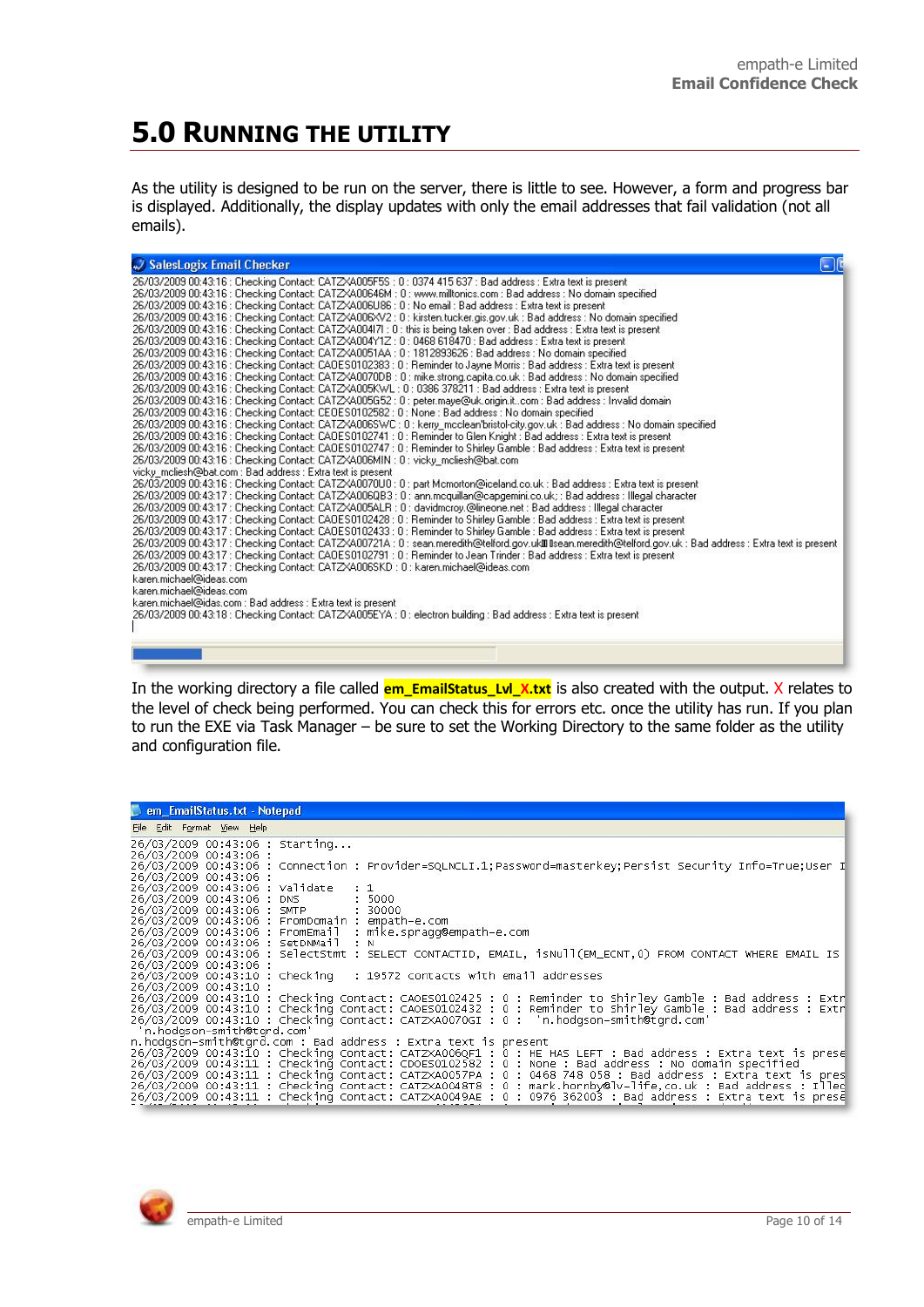### **Viewing the results (Infor CRM Only)**

If you login to Infor CRM you should find 2 contact groups called EM\_BadEmails and EM\_GoodEmails – these will contain the results of the check:

| EM_BadEmails |                                 | EM_GoodEmails   Lucy Flynn    Mikes List    Miranda Leach    Sandra Sharpe    Sara Cockayne    Sara Parkir |                  |                       |
|--------------|---------------------------------|------------------------------------------------------------------------------------------------------------|------------------|-----------------------|
| DoNotEmail   | Email Confidence   Email Status |                                                                                                            | <b>Bad Count</b> | LastChecked           |
| No.          |                                 | Unbalanced square bracket                                                                                  | з                | 26/03/2009 00:43      |
| No.          |                                 | Unbalanced square bracket                                                                                  |                  | 26/03/2009 00:43      |
| No.          | Ο                               | Unbalanced square bracket                                                                                  | 3                | 26/03/2009 00:43      |
| No.          | 0                               | No local part specified                                                                                    | 3.               | 26/03/2009 00:43      |
| No.          | 0                               | No local part specified                                                                                    | 3                | 26/03/2009 00:43      |
| No.          | 0                               | No local part specified                                                                                    | 3                | 26/03/2009 00:43      |
| No.          | Ω                               | No domain specified                                                                                        | 3                | 26/03/2009 00:43      |
| No.          | 0                               | No domain specified                                                                                        | 3                | 26/03/2009 00:43      |
| No.          | n                               | No domain specified                                                                                        | з                | 26/03/2009 00:43      |
| No.          | n                               | No domain specified                                                                                        | 3                | 26/03/2009 00:43      |
| No.          | 0                               | No domain specified                                                                                        | 3                | 26/03/2009 00:43      |
| Me.          | Ω                               | No domain oppoiting                                                                                        | ο.               | יכוז יחח פחחמו כחו סמ |

Here, we can see that several errors were found and the reason shown. The confidence is zero (bad email address) and the reason varies. In this instance, down to bad data in the email address. The count is also at 3 – meaning they have 2 more checks before they are no longer checked again.

|  |  |  | By changing the level of checking to Level $3 -$ we can see different results are returned: |  |
|--|--|--|---------------------------------------------------------------------------------------------|--|
|  |  |  |                                                                                             |  |

|          | EM_BadEmails |   | EM_GoodEmails   Lucy Flynn   Mikes List   Miranda Leach   Sandra Sharpe   Sara Cockayne   Sara Parki |  |                  |                  |  |
|----------|--------------|---|------------------------------------------------------------------------------------------------------|--|------------------|------------------|--|
|          | DoNotEmail   |   | Email Confidence   Email Status                                                                      |  | <b>Bad Count</b> | LastChecked      |  |
| ık       | No           |   | Connection refused                                                                                   |  |                  | 26/03/2009 00:56 |  |
|          | No           |   | Connection reset                                                                                     |  |                  | 26/03/2009 00:56 |  |
|          | No<br>2      |   | Could not verify recipient                                                                           |  |                  | 26/03/2009 00:56 |  |
|          | No<br>2      |   | Could not verify recipient                                                                           |  |                  | 26/03/2009 00:55 |  |
|          | No           | 2 | Could not verify recipient                                                                           |  |                  | 26/03/2009 00:56 |  |
| A.CO. No |              | 2 | Could not verify recipient                                                                           |  |                  | 26/03/2009 00:56 |  |
|          | No.          |   | Could not verify recipient.                                                                          |  |                  | 26/03/2009 00:56 |  |

We are seeing Level 2 results (we requested level 3) – and this is down to various errors with the mailservers involved. Notice that where an email cannot be verified it is **not** set to Bad (0). This is because there could be a number of reasons why this cannot be reached right now.

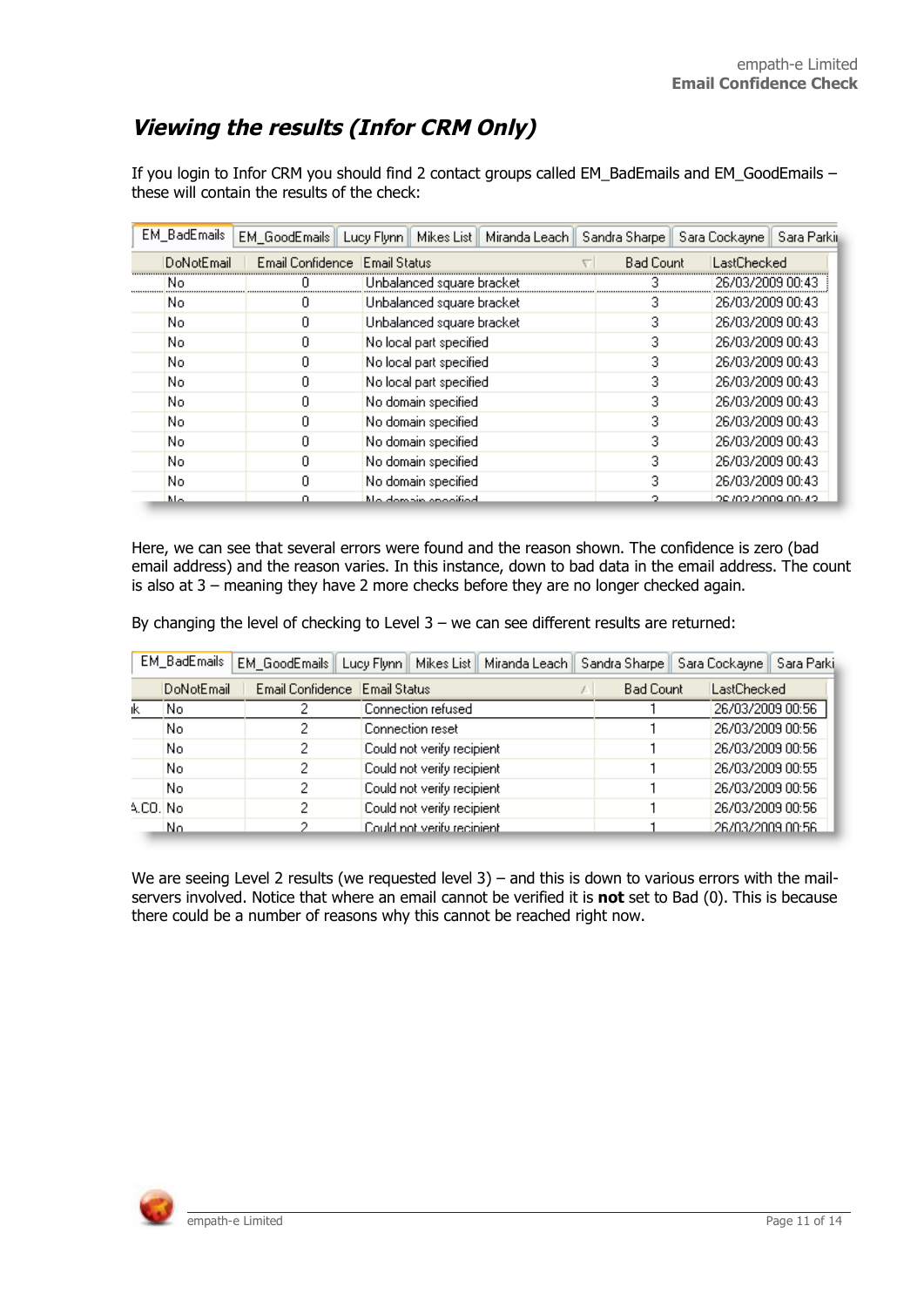A new tab is also available – this shows you the email address and its status. Your business partner can use this form, perhaps as a template to copy the relevant details onto your main contact view if required.

| More Tabs      | Email Confidence<br><b>Activities</b> | <b>Attachments</b> | Lead Sources       | Processe |
|----------------|---------------------------------------|--------------------|--------------------|----------|
| Current Email: |                                       |                    |                    |          |
| Email Status:  | 2                                     |                    | Reset for Checking |          |
| Last Status:   | Connection refused                    |                    |                    |          |
| Last Checked:  | 26/03/2009 00:56:09                   | 哪                  | Bad Count: 1       |          |

If a user discovers that an email address has been incorrectly rated – they can use the button "**Reset for Checking**" to eliminate the data recorded. This will put the contact into the queue for the next time the utility is run.

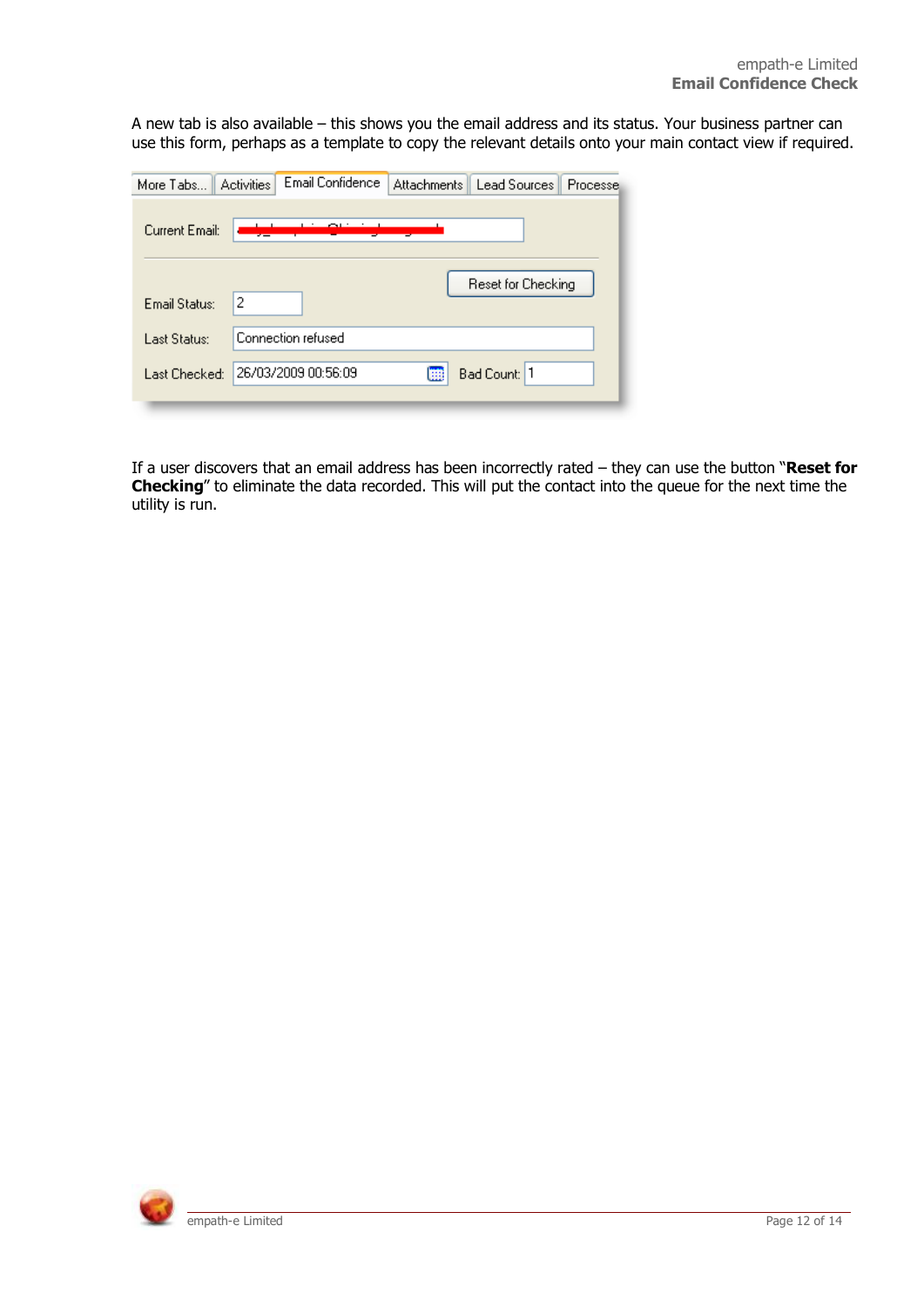# **APPENDIX A – RESULT CODES**

The following are the possible values returned when an email is checked for validity:

Timed out Connection refused Connection reset Host unreachable Address not available Network down Network unreachable Connection aborted Host not found Try again No recovery No data Unexpected error Address too long Extra text is present Illegal character Unbalanced parenthesis Unbalanced square bracket Unbalanced angle bracket Quotation marks not closed A domain literal is present Misplaced domain literal Misplaced quoted string No local part specified No domain specified Invalid domain Invalid domain literal No DNS servers configured Domain does not exist No mail exchange for domain Could not verify recipient Recipient rejected No address specified Mailbox is full MX records do not have valid IP addresses SMTP server is blocking email from this sender SMTP server does not reject bad addresses